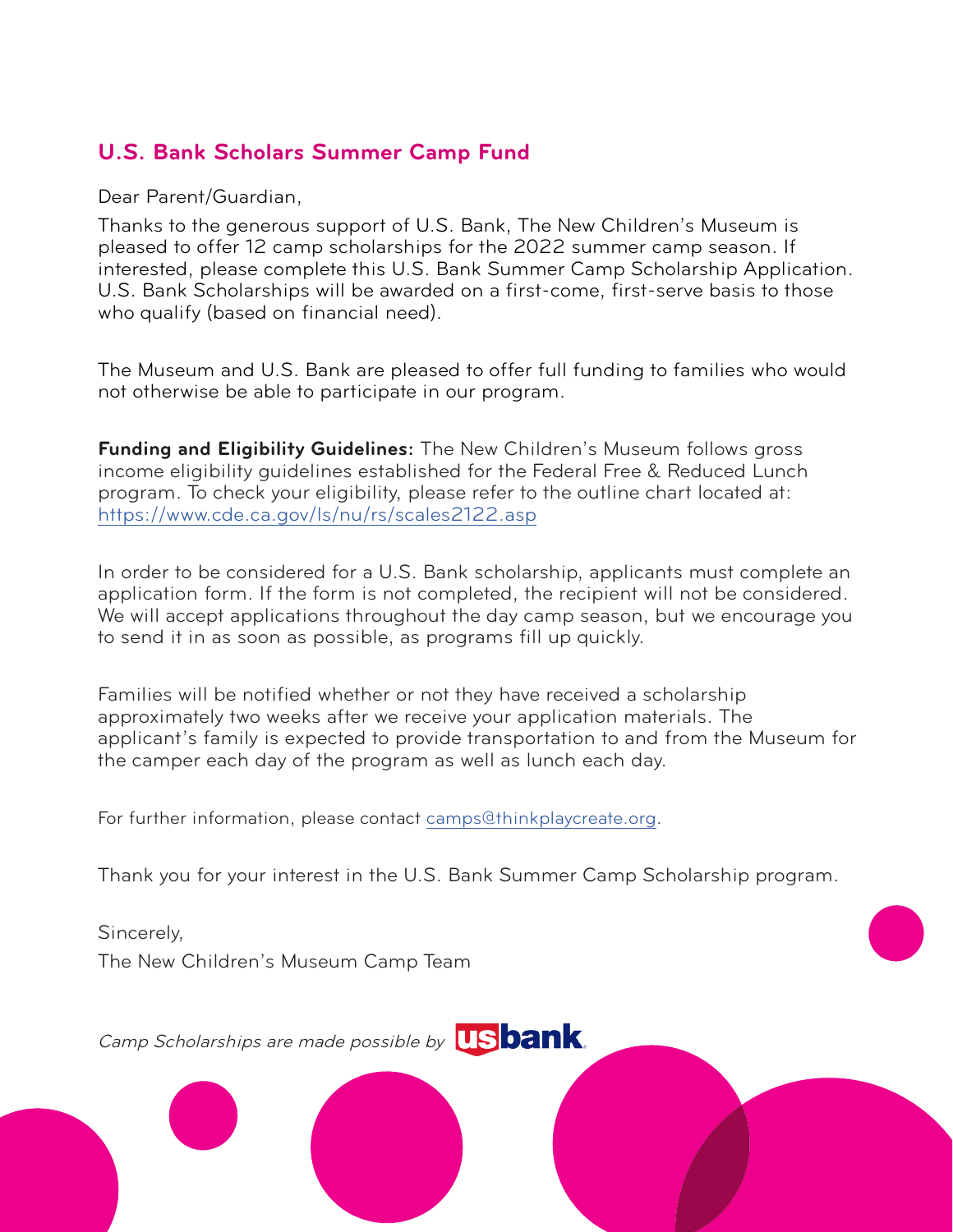

## **DIRECTIONS FOR APPLYING FOR A U.S. BANK CAMP SCHOLARSHIP**

- 1. Fill out the Scholarship Application Form.
- 2.Fill out the Program Selections Request (below). Note your camp title choices in order of preference. Visit https://thinkplaycreate.org/learn/camps to view this year's program list.
- 3.Once contacted regarding scholarship update, applicants will be directed to register for camp via the Museum's website and using a discount code.

| <b>Camp Title</b> | Age |
|-------------------|-----|
|                   |     |
|                   |     |
|                   |     |
|                   |     |

4. Email the Scholarship Application Form to: camps@thinkplaycreate.org or US Mail the Scholarship Application Form to:

> Day Camp Scholarships Attn: NCM Camp Team The New Children's Museum 200 Island Avenue San Diego, CA 92101

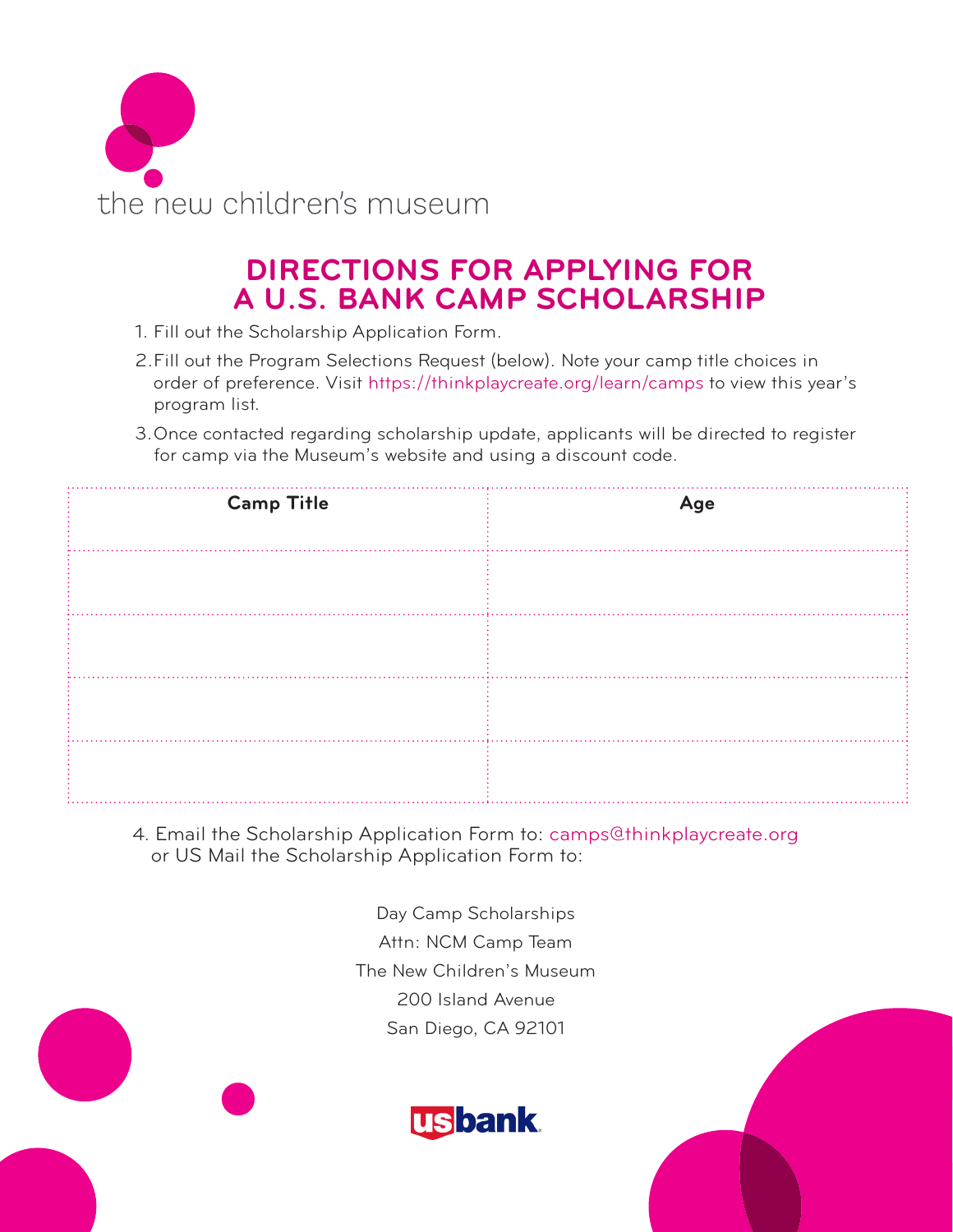## **U.S. BANK CAMP SCHOLARSHIP<br>APPLICATION FORM**

| Please print or type information below.                                                                     |  |  |
|-------------------------------------------------------------------------------------------------------------|--|--|
|                                                                                                             |  |  |
|                                                                                                             |  |  |
|                                                                                                             |  |  |
|                                                                                                             |  |  |
|                                                                                                             |  |  |
|                                                                                                             |  |  |
|                                                                                                             |  |  |
|                                                                                                             |  |  |
| Do you receive public assistance? Yes <b>Election Communication</b> No Election Communication Communication |  |  |
|                                                                                                             |  |  |
|                                                                                                             |  |  |
| Name(s) and grade level(s) of child(ren) applying for scholarship assistance                                |  |  |
| Have any of these children received a scholarship to our institution in the past?                           |  |  |
|                                                                                                             |  |  |
|                                                                                                             |  |  |
|                                                                                                             |  |  |
|                                                                                                             |  |  |